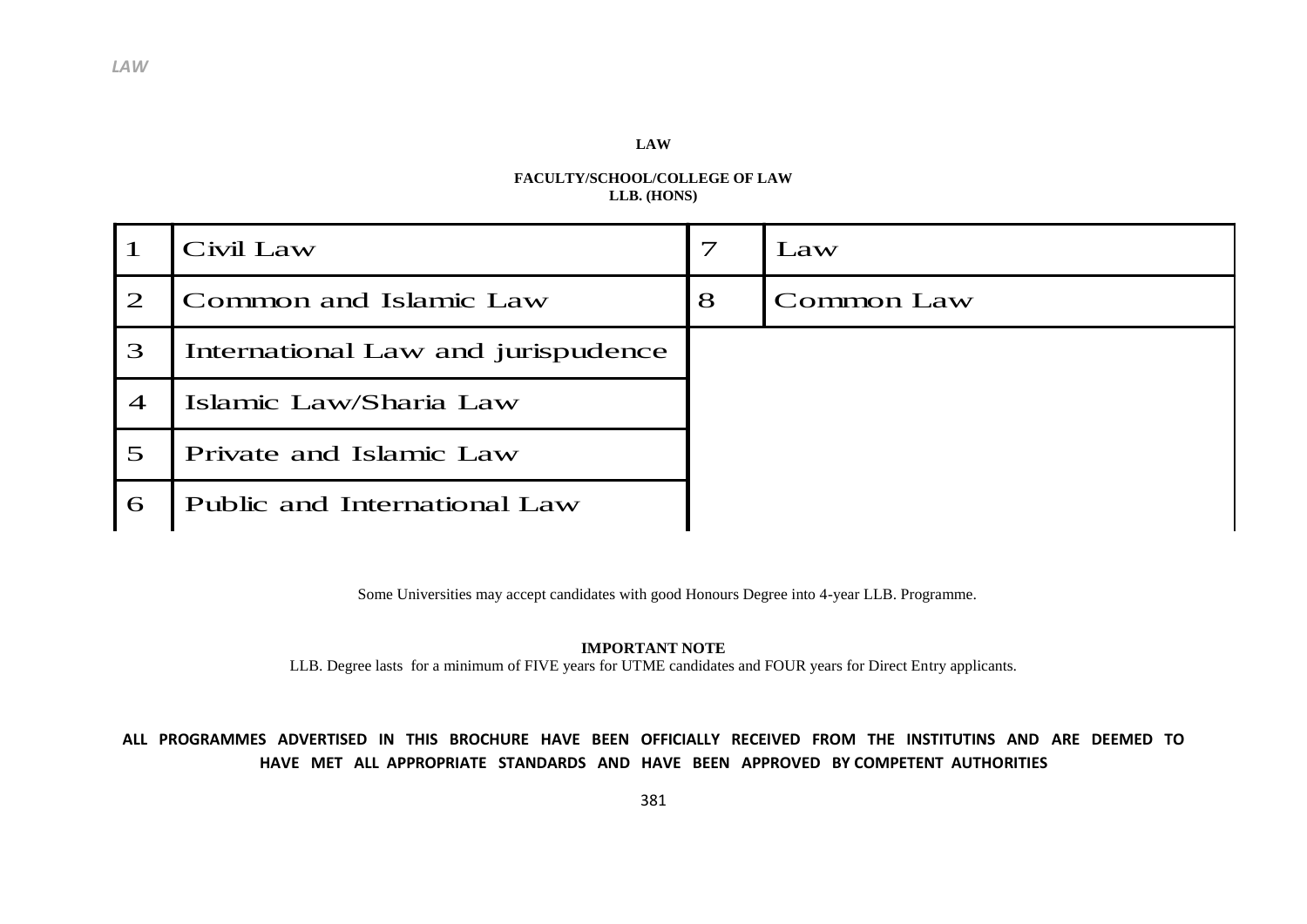| <b>COURSE/DEGREE AWARDING</b><br><b>INSTITUTIONS</b> | <b>REQUIREMENTS</b>                    |                                                     |                      | SPECIAL CONSIDERATION (WAIVER) REMARKS                                                                                        |  |
|------------------------------------------------------|----------------------------------------|-----------------------------------------------------|----------------------|-------------------------------------------------------------------------------------------------------------------------------|--|
|                                                      |                                        |                                                     | <b>UTME SUBJECTS</b> |                                                                                                                               |  |
|                                                      | <b>DIRECT ENTRY</b>                    | <b>UTME</b>                                         |                      |                                                                                                                               |  |
| <b>CIVIL LAW</b>                                     | (i) Two 'A' level                      | Five 'O' level credit passes                        | Any three Arts or    | <b>DIRECT ENTRY:</b>                                                                                                          |  |
| ABSU                                                 | passes in Arts or Social               | include<br>English<br>to                            | Social Science       | (i)<br>ABU accepts                                                                                                            |  |
| ABU                                                  | Science subjects.<br>(ii) NCE/ND/First | Language, Literature in<br>English and Mathematics. | subjects.            | Two 'A' Level/IJMB Passes In English Literature and other<br>a.<br>two Arts or Social Science subjects.                       |  |
| CALABAR                                              | Degree (Second Class                   |                                                     |                      | AAU and DELSU do not accept NCE.<br>(ii)                                                                                      |  |
| <b>DELSU</b>                                         | Lower).                                |                                                     |                      | MAIDUGURI requires two 'A' levels from Government,<br>(iv)                                                                    |  |
| EBSU                                                 |                                        |                                                     |                      | Literature in English and Religious Studies.                                                                                  |  |
| <b>MAIDUGURI</b>                                     |                                        |                                                     |                      | AAU does not accept any Diploma and NCE but accepts<br>(vi)                                                                   |  |
| OOU                                                  |                                        |                                                     |                      | only first degree (minimum of 2.2) plus the 'O' level<br>requirements.                                                        |  |
| <b>UNIZIK</b>                                        |                                        |                                                     |                      | UNIZIK accepts NCE/Degree Certificate plus UME<br>(vii)                                                                       |  |
|                                                      |                                        |                                                     |                      | requirements.                                                                                                                 |  |
|                                                      |                                        |                                                     |                      | IMSU - No Direct Entry.<br>(viii)                                                                                             |  |
|                                                      |                                        |                                                     |                      | CALABAR -<br>(ix)                                                                                                             |  |
|                                                      |                                        |                                                     |                      | does not accept any Diploma/NCE.<br>(a)                                                                                       |  |
| <b>LAW</b>                                           |                                        |                                                     |                      | (b)<br>accepts Two 'A' level passes in Arts or Social Science                                                                 |  |
| AAUA                                                 |                                        |                                                     |                      | subjects in one sitting.<br>accepts first Degree (second class lower) in Arts or Social                                       |  |
| AAU                                                  |                                        |                                                     |                      | (c)<br>Science                                                                                                                |  |
| <b>ABUAD</b>                                         |                                        |                                                     |                      | LASU requires at least two 'A' level passes with credit<br>(x)                                                                |  |
| AL-HIKMAH                                            |                                        |                                                     |                      | passes in English Language and Literature in English at 'O'                                                                   |  |
| COOU                                                 |                                        |                                                     |                      | level.                                                                                                                        |  |
| AJAYI                                                |                                        |                                                     |                      | LASU accepts First Degree (minimum of third Class Upper)<br>(xi)<br>plus credit in five 'O' level subjects to include English |  |
| AUE                                                  |                                        |                                                     |                      | Language and English Literature.                                                                                              |  |
| <b>BABCOCK</b>                                       |                                        |                                                     |                      | COOU and ILORIN do not require English Literature for<br>(xii)                                                                |  |
| BASU                                                 |                                        |                                                     |                      | degree holders.                                                                                                               |  |
| <b>BAZE</b>                                          |                                        |                                                     |                      | BENIN requires UME requirements plus two 'A' level<br>(xiii)<br>passes; HND (Lower credit) and NCE with credit passes in      |  |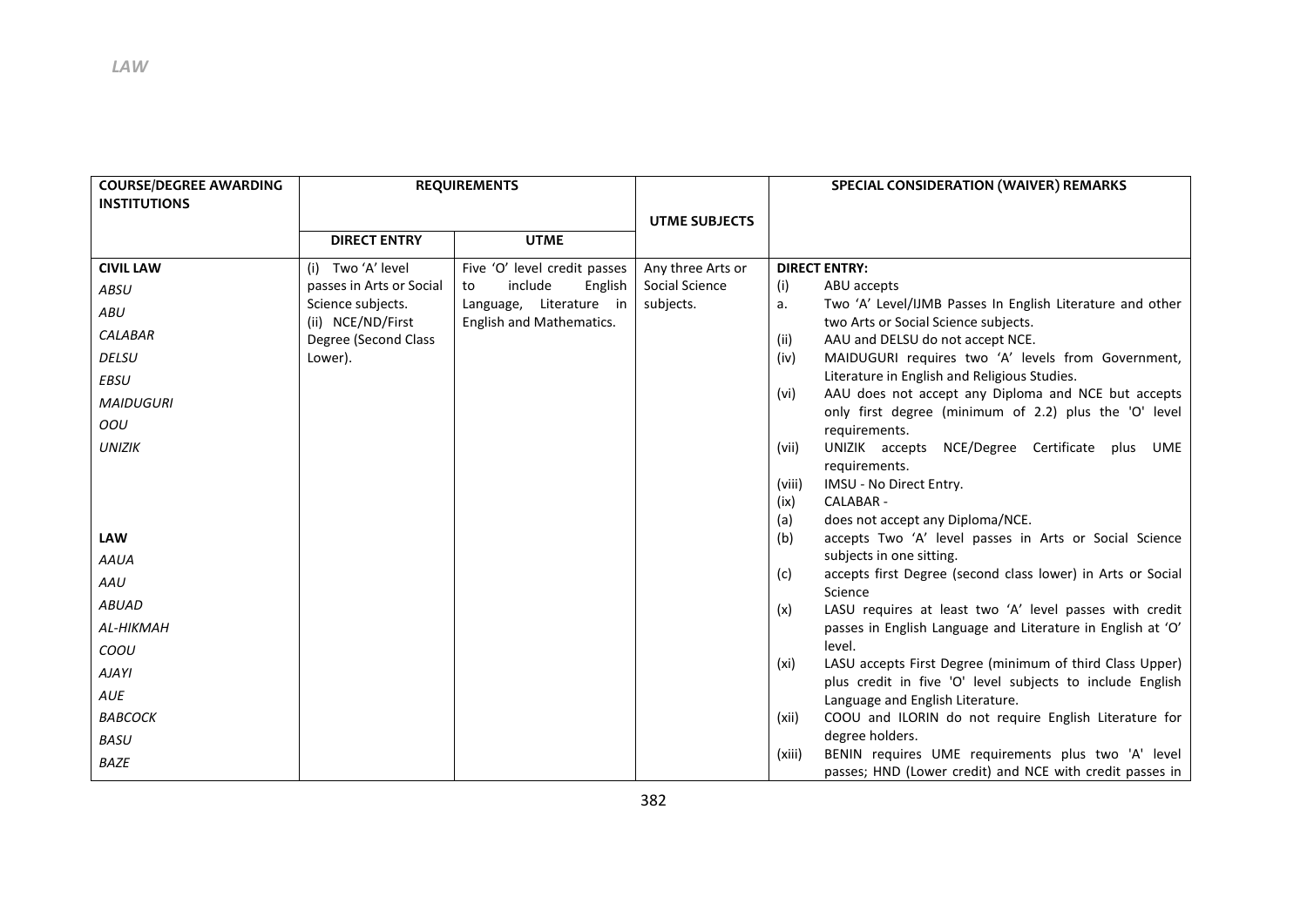| <b>COURSE/DEGREE AWARDING</b><br><b>INSTITUTIONS</b> | <b>REQUIREMENTS</b> |             |                      |         | SPECIAL CONSIDERATION (WAIVER) REMARKS                                                                              |
|------------------------------------------------------|---------------------|-------------|----------------------|---------|---------------------------------------------------------------------------------------------------------------------|
|                                                      | <b>DIRECT ENTRY</b> | <b>UTME</b> | <b>UTME SUBJECTS</b> |         |                                                                                                                     |
| <b>BENIN</b>                                         |                     |             |                      |         | two Teaching subjects; Degree with at least Second Class                                                            |
| BIU                                                  |                     |             |                      |         | Lower Division.<br>RSUST and OAU accept First Degree with a minimum of 2nd                                          |
| <b>BOWEN</b>                                         |                     |             |                      | (xiv)   | Class Honours plus UTME requirements, but does not                                                                  |
| <b>BSU</b>                                           |                     |             |                      |         | accept NCE/ND/HND.                                                                                                  |
| <b>CUAB</b>                                          |                     |             |                      | (xvi)   | ABSU accepts ND, ACIS, ACA 1st Degree (2nd class lower).                                                            |
| <b>ESUTECH</b>                                       |                     |             |                      | (xvii)  | DELSU requires 'A' level English in Literature in English.                                                          |
| <b>IBADAN</b>                                        |                     |             |                      | (xviii) | JOS accepts any Class of first Degree but does not accept<br>NCE, ND, HND.                                          |
| <b>IGBINEDION</b>                                    |                     |             |                      | (xix)   | NAU requires three O/L credits to include English                                                                   |
| <b>IMSU</b>                                          |                     |             |                      |         | Language, Eng. Lit., & one science Subject with a pass in                                                           |
| <b>JABU</b>                                          |                     |             |                      |         | Mathematics for Direct Entry candidates                                                                             |
| JOS                                                  |                     |             |                      | (xx)    | UNIZIK accepts HND with credits or distinction aggregate                                                            |
| KSU                                                  |                     |             |                      |         | from recognised institution and at least five O/L credits<br>which must include Eng. Lang, Mathematics, and/ or any |
| LAGOS                                                |                     |             |                      |         | other science subject.                                                                                              |
|                                                      |                     |             |                      | (xxi)   | UYO does not accept IJMB Mathematics and/or any other                                                               |
| LCITY                                                |                     |             |                      |         | Science subject.                                                                                                    |
| <b>NASARAWA</b>                                      |                     |             |                      | (xxii)  | LAGOS accepts:                                                                                                      |
| <b>NDU</b>                                           |                     |             |                      | (a)     | very good passes in JUPEB/A-LEVEL subjects: Lit-in English                                                          |
| <b>NTNU</b>                                          |                     |             |                      |         | two other subjects one or both from Arts or Social Science                                                          |
| OAU                                                  |                     |             |                      | (b)     | and MADONNA accept own Diploma in Law.<br>First Degree (second class upper division) or two 'A' level               |
| POL-ACAD                                             |                     |             |                      |         | papers in any subject plus UTME requirements.                                                                       |
| <b>UNIOSUN</b>                                       |                     |             |                      | (xxiv)  | COOU accepts GCE, 'A' level or HSC passes in two subjects                                                           |
| <b>RSUST</b>                                         |                     |             |                      |         | plus credit level passes in three 'O' level subjects including                                                      |
| <b>EKSU</b>                                          |                     |             |                      |         | English Language and Mathematics, English Lit plus UME                                                              |
| <b>RENAISSANCE</b>                                   |                     |             |                      |         | requirement. First Degree Holders with at ; least Second                                                            |
| <b>UMYUK</b>                                         |                     |             |                      |         | Class Lower.<br>OOU accepts a Degree in Arts or Social Science not Lower                                            |
|                                                      |                     |             |                      | (xxy)   | than a Second Class Lower plus the basic UTME                                                                       |
| <b>UNN</b>                                           |                     |             |                      |         |                                                                                                                     |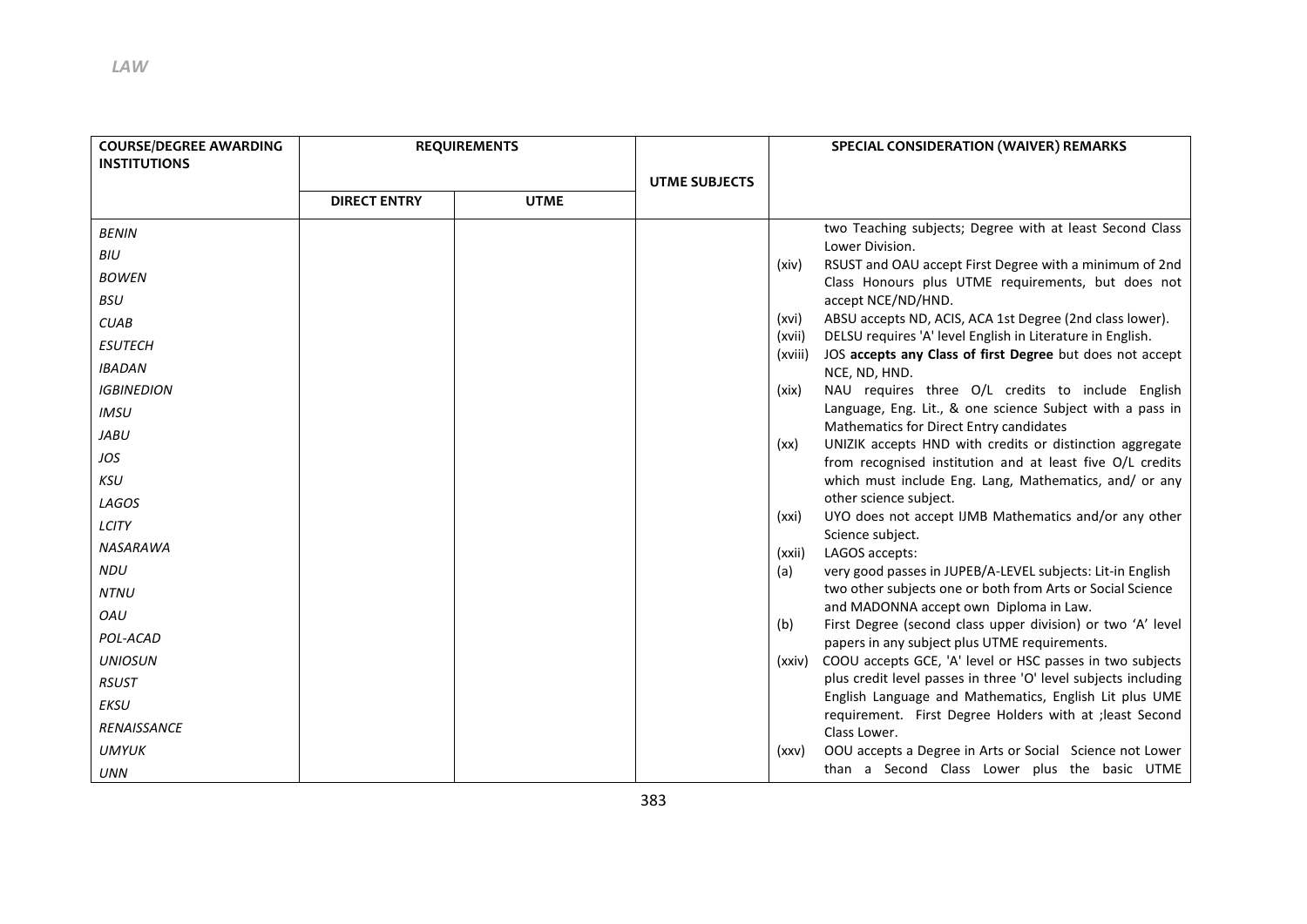| <b>COURSE/DEGREE AWARDING</b><br><b>INSTITUTIONS</b> | <b>REQUIREMENTS</b> |             |                      | <b>SPECIAL CONSIDERATION (WAIVER) REMARKS</b>                                                                                      |  |
|------------------------------------------------------|---------------------|-------------|----------------------|------------------------------------------------------------------------------------------------------------------------------------|--|
|                                                      | <b>DIRECT ENTRY</b> | <b>UTME</b> | <b>UTME SUBJECTS</b> |                                                                                                                                    |  |
| <b>NOUN</b>                                          |                     |             |                      | requirements.                                                                                                                      |  |
| <b>UNIOSUN</b>                                       |                     |             |                      | (xxvii) AAUA requires credit passes in Literature-in-English and<br>Mathematics.                                                   |  |
| UYO                                                  |                     |             |                      | (xxviii) ILORIN accepts 'A' level English-Literature in lieu of                                                                    |  |
| YOSU                                                 |                     |             |                      | Literature-in-English. Also accepts Commercial subjects                                                                            |  |
|                                                      |                     |             |                      | BIU requires in addition to the O level requirements<br>(xxix)                                                                     |  |
|                                                      |                     |             |                      | specified, a minimum of two relevant subjects passed at                                                                            |  |
|                                                      |                     |             |                      | GCE Advanced level or NCE (3 merits).                                                                                              |  |
|                                                      |                     |             |                      | (xxxiv) OOU accepts First Degree (Second Class Lower)                                                                              |  |
|                                                      |                     |             |                      | (xxxv) IBADAN accepts two paper at Advance Level plus Credit in                                                                    |  |
|                                                      |                     |             |                      | five/six other 'O level subjects including English Language                                                                        |  |
|                                                      |                     |             |                      | and Literature in English. Accepts also a good First Degree<br>with Credit in English Language at 'O' level.                       |  |
|                                                      |                     |             |                      | (xxxvi) BIU accepts 'A' level/NCE (three merits) in relevant                                                                       |  |
|                                                      |                     |             |                      | discipline not below credit level plus O Level requirements.                                                                       |  |
|                                                      |                     |             |                      | (xxxvii) OAU accepts First Degree with a minimum of 2nd Class                                                                      |  |
|                                                      |                     |             |                      | Honours plus UTME requirements.                                                                                                    |  |
|                                                      |                     |             |                      | (xxxviii) UNIOSUN accepts                                                                                                          |  |
|                                                      |                     |             |                      | three (3) papers at Principal level in Higher School<br>(a)                                                                        |  |
|                                                      |                     |             |                      | Certificate or GCE Advanced level together with credit                                                                             |  |
|                                                      |                     |             |                      | passes in not less than five other subjects including in                                                                           |  |
|                                                      |                     |             |                      | English Language and Literature in English in the SSS                                                                              |  |
|                                                      |                     |             |                      | Certificate Examination or GCE "O" Level examination or                                                                            |  |
|                                                      |                     |             |                      | their equivalent, or                                                                                                               |  |
|                                                      |                     |             |                      | A University degree of Osun State University, in a relevant<br>(c)                                                                 |  |
|                                                      |                     |             |                      | discipline - of not less than a Second Class Lower Division                                                                        |  |
|                                                      |                     |             |                      | or any other recognised University in a relevant discipline<br>EBSU accepts NCE, ND or Degree results in Arts or Social<br>(xxxix) |  |
|                                                      |                     |             |                      | Science subjects in addition to O' level requirements.                                                                             |  |
|                                                      |                     |             |                      | RSUST accepts only candidates with first Degree with a<br>(xI)                                                                     |  |
|                                                      |                     |             |                      | minimum of Second Class Honours in addition to O' level                                                                            |  |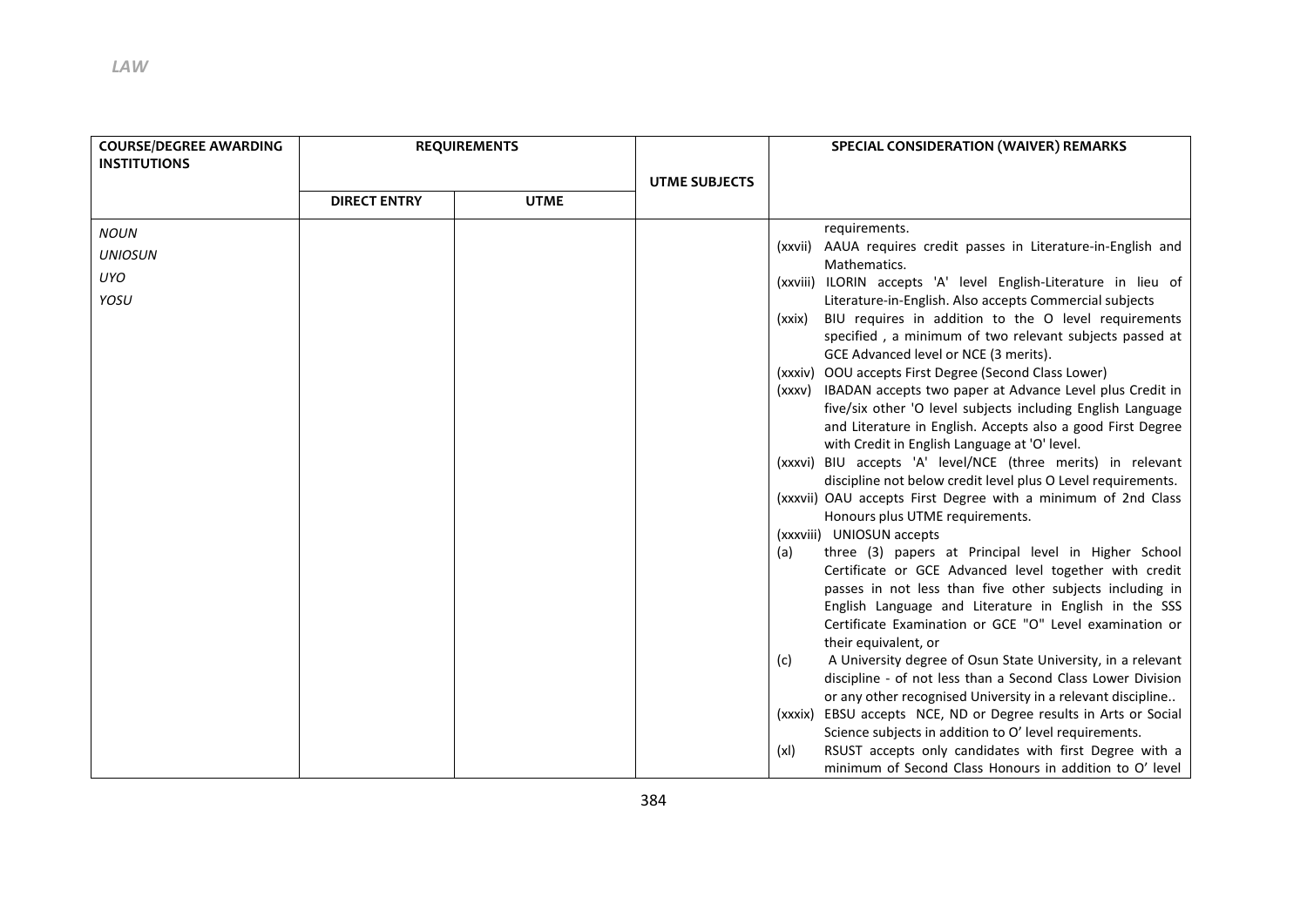| <b>COURSE/DEGREE AWARDING</b><br><b>INSTITUTIONS</b> | <b>REQUIREMENTS</b> |             |                      |                     |                                                                                                                                                                                                                                                                                                                                                                 | SPECIAL CONSIDERATION (WAIVER) REMARKS |  |
|------------------------------------------------------|---------------------|-------------|----------------------|---------------------|-----------------------------------------------------------------------------------------------------------------------------------------------------------------------------------------------------------------------------------------------------------------------------------------------------------------------------------------------------------------|----------------------------------------|--|
|                                                      |                     |             | <b>UTME SUBJECTS</b> |                     |                                                                                                                                                                                                                                                                                                                                                                 |                                        |  |
|                                                      | <b>DIRECT ENTRY</b> | <b>UTME</b> |                      |                     |                                                                                                                                                                                                                                                                                                                                                                 |                                        |  |
|                                                      |                     |             |                      | $($ li)<br>(a)      | requirements.<br><b>BOWEN</b> accepts<br>three (3) papers at Principal level in Higher School<br>Certificate or GCE Advanced level together with credit<br>passes in not less than five other subjects including in<br>English Language and Literature in English in the SSS<br>Certificate Examination or GCE "O" Level examination or<br>their equivalent, or |                                        |  |
|                                                      |                     |             |                      | (b)<br>(c)<br>(Iii) | A University degree of not less than a Second Class Lower<br>Division plus credits in English Language and Literature in<br>English at O' level, or<br>At least two (2) papers at G.C.E. Advanced level or its<br>equivalent plus three (3) 'O' level papers including English<br>Language and Literature in English at O' level.<br>NDU accepts:               |                                        |  |
|                                                      |                     |             |                      | а.                  | At least 2 passes at Advance GCE level in relevant subject<br>or its equivalent subjects.                                                                                                                                                                                                                                                                       |                                        |  |
|                                                      |                     |             |                      | b.                  | The General Certificate of Education 'O' level (GCE) or its<br>equivalent in five (5) subjects at credit passes in English<br>Language, English Literature and Mathematics. Plus at least<br>Second Class Honours degree of this University or any<br>other University recognized by Senate.                                                                    |                                        |  |
|                                                      |                     |             |                      | (liii)              | CUAB accepts (i)<br>A degree (ii) Mature students with<br>experience in related fields who possess basic<br>requirements in (II) shall be considered who for<br>admission.                                                                                                                                                                                      |                                        |  |
|                                                      |                     |             |                      | (liv)               | OOU accepts a degree in Arts or Social Science not lower<br>than a Second $(2^{nd})$ Class plus the basic UTME<br>requirements.                                                                                                                                                                                                                                 |                                        |  |
|                                                      |                     |             |                      | $($ lv $)$          | EBSU accepts HND and ND with a minimum of Upper credit                                                                                                                                                                                                                                                                                                          |                                        |  |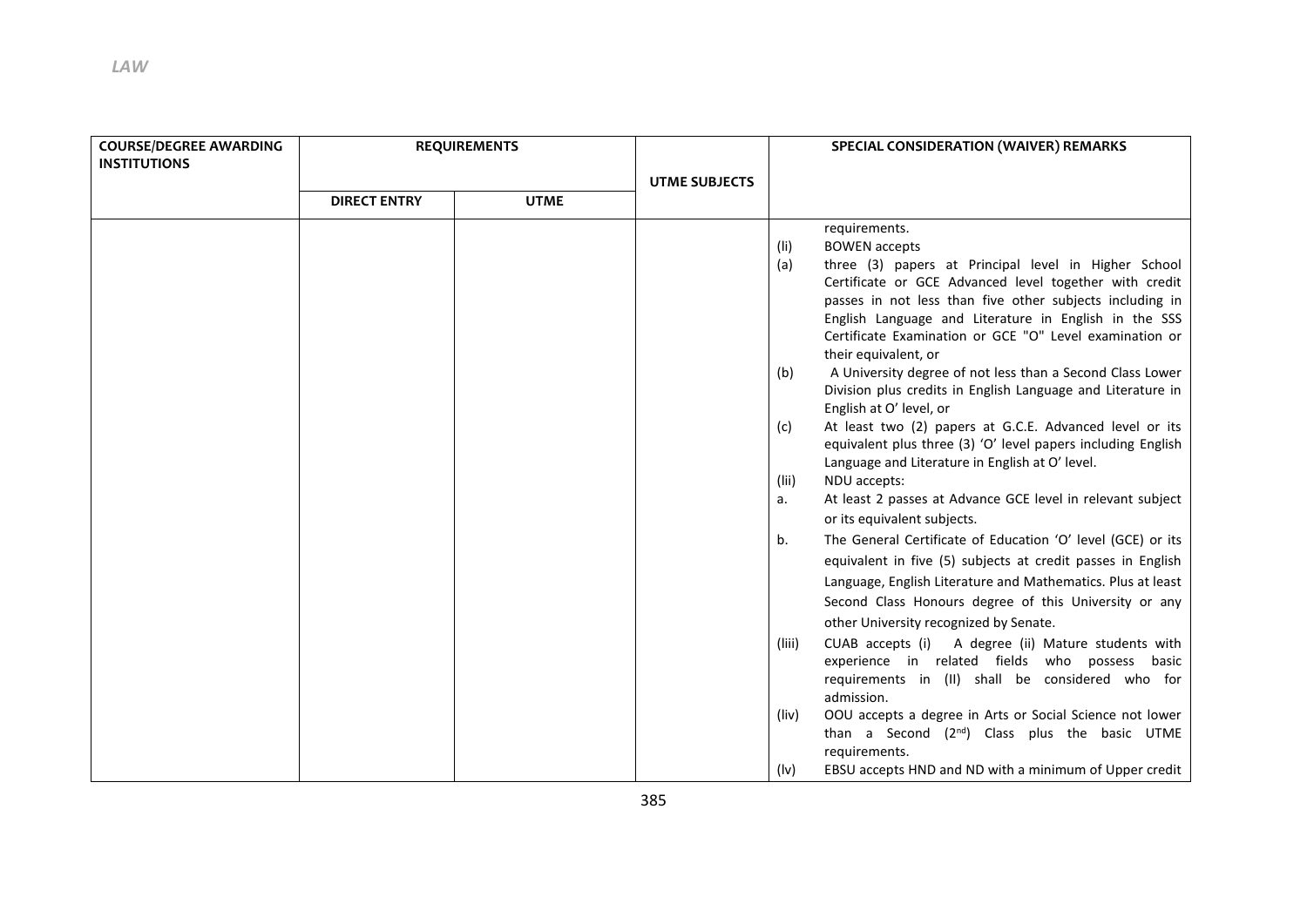| <b>COURSE/DEGREE AWARDING</b> | <b>REQUIREMENTS</b> |             |                      | SPECIAL CONSIDERATION (WAIVER) REMARKS |                                                                                                                                                                                          |
|-------------------------------|---------------------|-------------|----------------------|----------------------------------------|------------------------------------------------------------------------------------------------------------------------------------------------------------------------------------------|
| <b>INSTITUTIONS</b>           |                     |             |                      |                                        |                                                                                                                                                                                          |
|                               |                     |             | <b>UTME SUBJECTS</b> |                                        |                                                                                                                                                                                          |
|                               | <b>DIRECT ENTRY</b> | <b>UTME</b> |                      |                                        |                                                                                                                                                                                          |
|                               |                     |             |                      |                                        | from relevant fields.                                                                                                                                                                    |
|                               |                     |             |                      | (lvi)                                  | <b>UMYUK requires</b>                                                                                                                                                                    |
|                               |                     |             |                      | а.                                     | two A level credit passes in any Art or Social Science<br>subject.                                                                                                                       |
|                               |                     |             |                      | b.                                     | At least 9 points in the acceptable subject combination in<br>IJMB.                                                                                                                      |
|                               |                     |             |                      | c.                                     | A Bachelor's Degree in any Discipline with at least a Second<br>Class Lower.                                                                                                             |
|                               |                     |             |                      | UTME.                                  |                                                                                                                                                                                          |
|                               |                     |             |                      | (i)                                    | UNN does not require mathematics and does not accept                                                                                                                                     |
|                               |                     |             |                      |                                        | Fine Art or Local languages.                                                                                                                                                             |
|                               |                     |             |                      | (ii)                                   | IBADAN requires 5 'O' level Credits passes at one sitting or<br>six 'O' level subjects at 2 sitting to include English.<br>Language, Lit-in-English any other subjects from Arts, Social |
|                               |                     |             |                      | (iii)                                  | Sciences or Science.<br>UYO, MADONNA, BIU, IMSU, DELSU and BENIN accept a                                                                                                                |
|                               |                     |             |                      |                                        | pass in Mathematics.                                                                                                                                                                     |
|                               |                     |             |                      | (v)                                    | AAU and NAU require a credit in one science subject and<br>one Commercial subject and at least a pass in<br>Mathematics.                                                                 |
|                               |                     |             |                      | (vi)                                   | OOU requires a credit pass in Literature and at least a pass<br>in Mathematics.                                                                                                          |
|                               |                     |             |                      | (vii)                                  | BSU accepts any other three Arts/Social Science. subjects                                                                                                                                |
|                               |                     |             |                      | (viii)                                 | LAGOS requires the Five O' Level credit passes to include                                                                                                                                |
|                               |                     |             |                      |                                        | English Language, Mathematics and Lit. in English and one                                                                                                                                |
|                               |                     |             |                      |                                        | of Arts or Social Science subject.                                                                                                                                                       |
|                               |                     |             |                      | (ix)                                   | ESUTECH requires credit passes in Mathematics or Science<br>subject.                                                                                                                     |
|                               |                     |             |                      | (x)                                    | JOS and OOU credit pass in Mathematics is not compulsory.                                                                                                                                |
|                               |                     |             |                      | (xi)                                   | ILORIN requires Literature-in-English plus any two subjects.                                                                                                                             |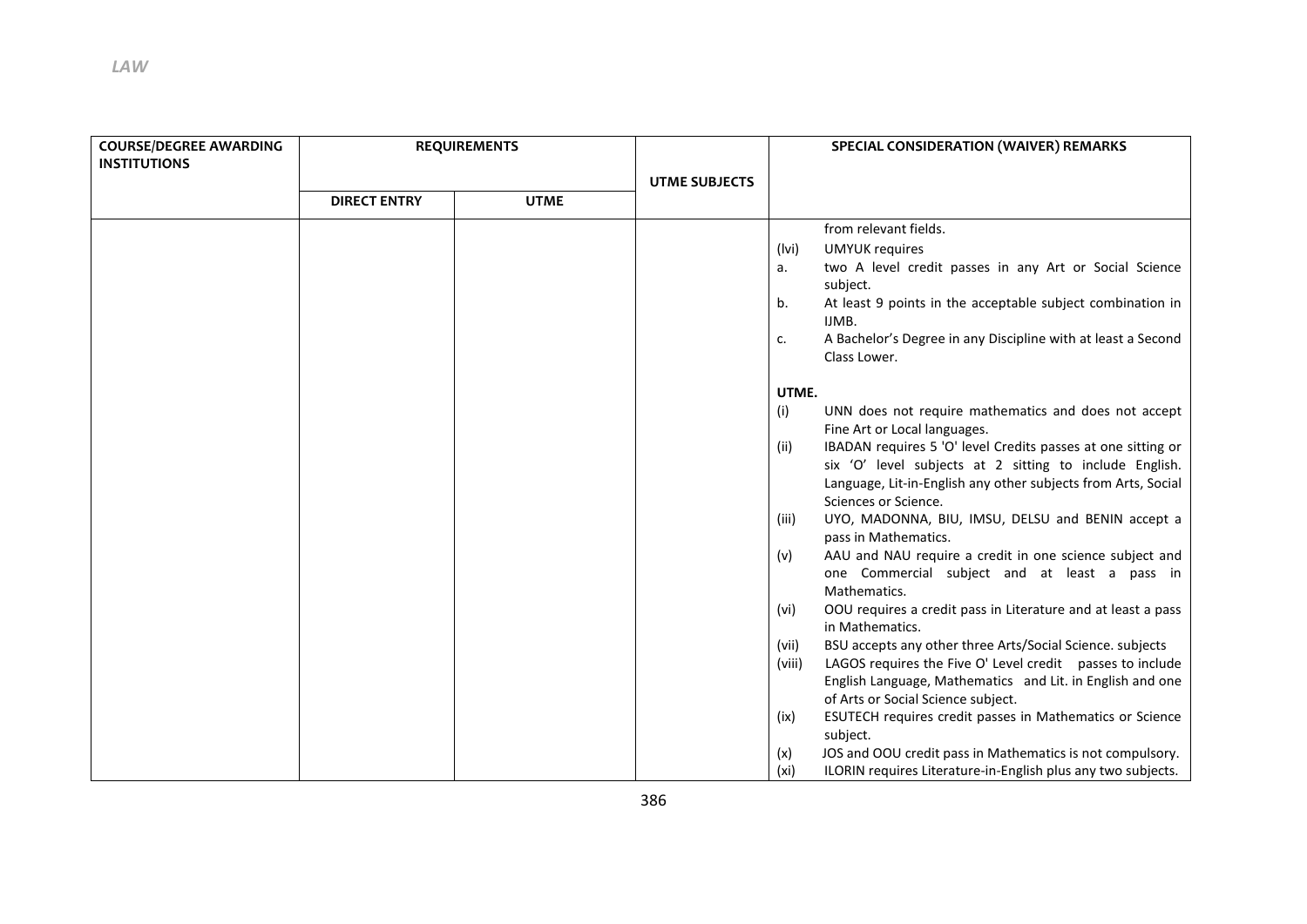| <b>COURSE/DEGREE AWARDING</b><br><b>INSTITUTIONS</b> | <b>REQUIREMENTS</b> |             |                      | SPECIAL CONSIDERATION (WAIVER) REMARKS                                   |                                                                                                                                                                                                                                                                                                                                                                                                                                                                                                                                                                                                                                                                                                                                                                                                                                                                                                                                                                                                                                                                                                                                                                                                                                                                                                                                                         |  |
|------------------------------------------------------|---------------------|-------------|----------------------|--------------------------------------------------------------------------|---------------------------------------------------------------------------------------------------------------------------------------------------------------------------------------------------------------------------------------------------------------------------------------------------------------------------------------------------------------------------------------------------------------------------------------------------------------------------------------------------------------------------------------------------------------------------------------------------------------------------------------------------------------------------------------------------------------------------------------------------------------------------------------------------------------------------------------------------------------------------------------------------------------------------------------------------------------------------------------------------------------------------------------------------------------------------------------------------------------------------------------------------------------------------------------------------------------------------------------------------------------------------------------------------------------------------------------------------------|--|
|                                                      |                     |             | <b>UTME SUBJECTS</b> |                                                                          |                                                                                                                                                                                                                                                                                                                                                                                                                                                                                                                                                                                                                                                                                                                                                                                                                                                                                                                                                                                                                                                                                                                                                                                                                                                                                                                                                         |  |
|                                                      | <b>DIRECT ENTRY</b> | <b>UTME</b> |                      |                                                                          |                                                                                                                                                                                                                                                                                                                                                                                                                                                                                                                                                                                                                                                                                                                                                                                                                                                                                                                                                                                                                                                                                                                                                                                                                                                                                                                                                         |  |
|                                                      |                     |             |                      | (xii)<br>(xiii)<br>(xiv)<br>(xv)<br>(xvi)<br>(xvii)<br>(xvii)<br>(xviii) | EBSU requires any other two Arts or Social Science Subject<br>OAU requires Five "O" level credit passes to include English<br>Language and Literature in English.<br>ABUAD requires five 'O' level credit passes in English<br>Language, Maths, Literature in English and two other<br>subjects from Arts or Social Science at one sitting.<br>NDU requires five 'O' level credit passes in English<br>Language, Maths, Literature in English and any other two<br>subjects in not more than two sittings.<br>BOWEN requires five 'O' level credit passes to include<br>English Language, Literature in English and three other Arts<br>subjects at not more than two sittings.<br>CUAB requires Five (5) O' level credits passes in English<br>Language, Literature in English, Government and<br>Economics at not more than two sittings in WASCE, GCE<br>and NECO. Candidates with a pass in Mathematics may be<br>eligible for admission.<br>UMYUK requires five credit passes at SSCE(or its<br>equivalent) in English Language, English Literature and any<br>other three Social Science or Arts subject with a pass in<br>Mathematics in not more than two sittings.<br>KSU requires five credit passes at SSCE(or its equivalent) in<br>English Language, English Literature and any other three<br>Sciences, Social Sciences or Arts subjects. |  |
|                                                      |                     |             |                      | (i)<br>(ii)                                                              | <b>UTME SUBJECTS:</b><br>BOWEN, ILORIN, UNN, BENIN, AAU and OAU require<br>Literature in English plus any two (2) subjects.<br>LAGOS does not accept Music, Fine Arts, and Principles of                                                                                                                                                                                                                                                                                                                                                                                                                                                                                                                                                                                                                                                                                                                                                                                                                                                                                                                                                                                                                                                                                                                                                                |  |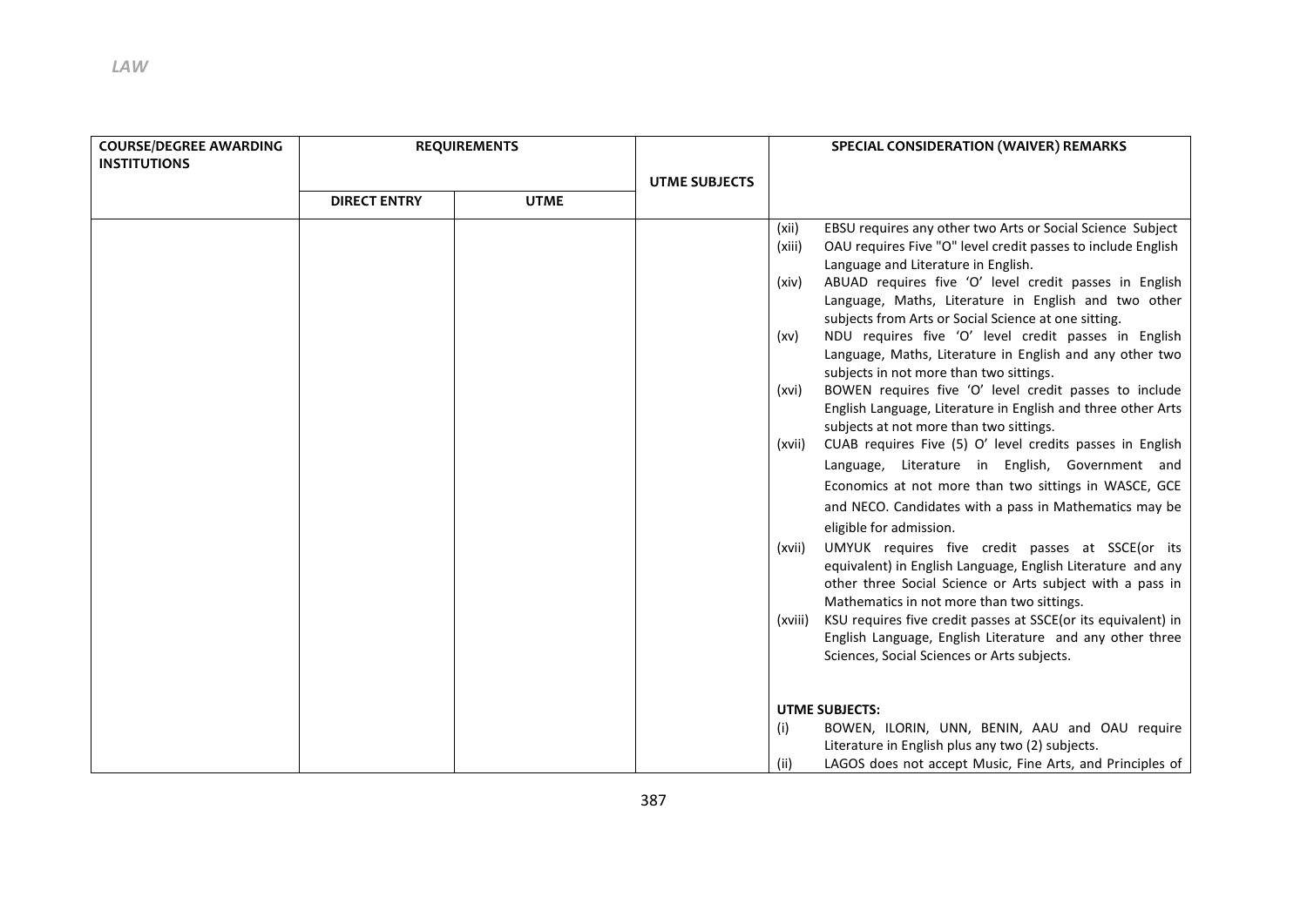| <b>COURSE/DEGREE AWARDING</b><br><b>INSTITUTIONS</b>                                                                                                                                                     | <b>REQUIREMENTS</b>                                             |                                                                                                                                | <b>UTME SUBJECTS</b>                                                                                      | <b>SPECIAL CONSIDERATION (WAIVER) REMARKS</b>                                                                                                                                                                                                                                                                                                                                                                                                                                                                                                                                                                                                                                                                                                                                                                                                                                                                                                                                                                                                                                                                                                                                                |  |
|----------------------------------------------------------------------------------------------------------------------------------------------------------------------------------------------------------|-----------------------------------------------------------------|--------------------------------------------------------------------------------------------------------------------------------|-----------------------------------------------------------------------------------------------------------|----------------------------------------------------------------------------------------------------------------------------------------------------------------------------------------------------------------------------------------------------------------------------------------------------------------------------------------------------------------------------------------------------------------------------------------------------------------------------------------------------------------------------------------------------------------------------------------------------------------------------------------------------------------------------------------------------------------------------------------------------------------------------------------------------------------------------------------------------------------------------------------------------------------------------------------------------------------------------------------------------------------------------------------------------------------------------------------------------------------------------------------------------------------------------------------------|--|
|                                                                                                                                                                                                          | <b>DIRECT ENTRY</b>                                             | <b>UTME</b>                                                                                                                    |                                                                                                           |                                                                                                                                                                                                                                                                                                                                                                                                                                                                                                                                                                                                                                                                                                                                                                                                                                                                                                                                                                                                                                                                                                                                                                                              |  |
| <b>ISLAMIC/SHARIA LAW:</b><br>KSU<br><b>MAIDUGURI</b><br>ABU<br><b>PRIVATE &amp; ISLAMIC LAW</b><br><b>MAIDUGURI (Priv)</b><br><b>COMMON &amp; ISLAMIC LAW:</b><br><b>BAYERO</b><br><b>ILORIN</b><br>UDU | Two 'A' level passes to<br>include Islamic Studies<br>or Arabic | Five 'O' level credit passes<br>in Arts or Social Sciences to<br>include English Language<br>and Islamic Studies or<br>Arabic. | Any three Arts or<br>Social<br>Science  <br>subjects including (i)<br>Arabic or Islamic<br><b>Studies</b> | Account and accepts either Economics or Commerce but<br>not both.<br>(ii)<br>IBADAN accepts Science subjects.<br>EBSU requires Literature in English and either Government,<br>(iv)<br>History, CRK or Economics.<br>RSUST requires History or Government and two other<br>(v)<br>subjects.<br>CUAB, DELSU and ABU require Literature in English and any<br>(vi)<br>other Arts or Social Science subjects.<br>OOU does not insist on Literature in English.<br>(vii)<br><b>DIRECT ENTRY</b><br>BAYERO does not accept NCE.<br>(i)<br>LASU accepts degree with minimum of third class plus<br>Credit in five subjects to include English Language,<br>Literature in English, Islamic Studies or Arabic Studies and<br>any other two subjects at 'O' Level.<br><b>UTME</b><br>(i)<br>ILORIN accepts any three other subjects.<br>(ii)<br>BAYERO requires Islamic Studies/Arabic and Literature in<br>English for Common and Islamic Law.<br>LASU requires a credit pass in literature in English.<br>(i)<br>(ii)<br>KSU requires five Credit passes at SSCE and or GCE O/L in<br>English Language. Literature in English and three other<br>relevant Arts, Social Sciences, or Science subject |  |